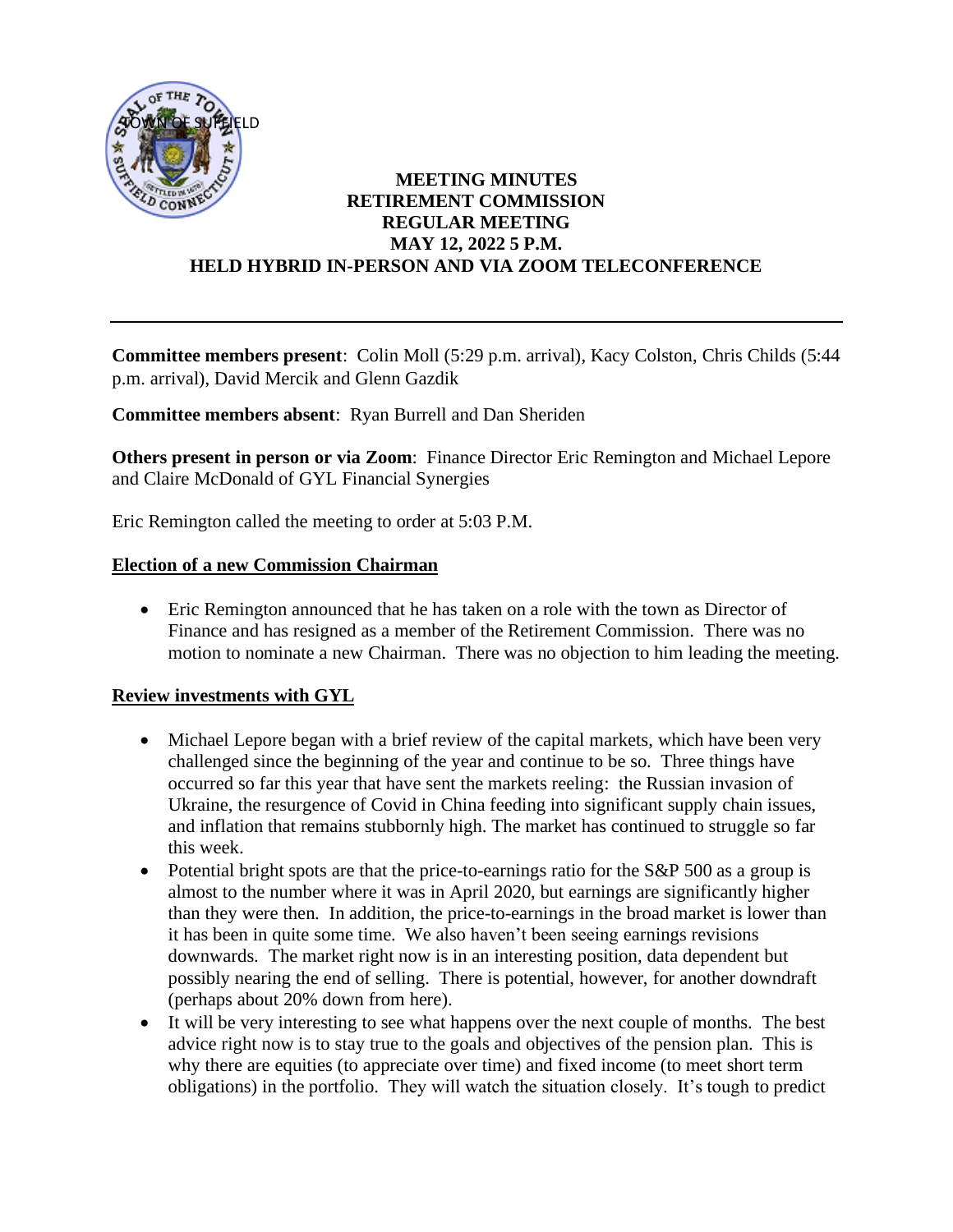where the market will go over the next 6-9 months. As bonds come up, there can be talk about lengthening durations, although it's probably a little early to consider now.

- Commissioner Gazdik agreed it isn't the time, even though rates have come up fast. He would, however, want to meet intra-quarter if there is a move up in rates. Mr. Lepore agreed this can be monitored and a quick move could be made. Commissioner Mercik also agreed.
- Eric Remington introduced Commissioner Kacy Colston as the town's new Treasurer. She takes the place of Jack Henrie as a member of the Commission.
- Claire McDonald reviewed portfolio performance. The results going back to inception, with eight years of history, have a return of 7.5% compared to the policy benchmark return of 6.6%. There has been some good out-performance for that time frame. The beta was about .97, about 3% less risk. Looking at the upside and downside deviation, on the upside we were 6.1 vs 6.2, capturing most of that upside potential. However, the downside gap was much wider at 8.11 vs 8.47. Alpha was .08, a reasonable number. The return was ahead of expectations in volumes added.
- In terms of cash flows, we started back in April of 2014 with \$26.4 million. The focus is on net cash flow, of which \$3.7 million has been withdrawn from the pension fund since inception. Assets have grown to \$19.4 million, closing the first quarter at \$42.1 million.
- Looking at individual investments we were previously at 65% in equities and moved up to 70% last year. We are indexing 15 % over the equity allocation in over-all assets.
- There have been extreme swings in market going back to 2020 when markets were dominated by large cap growth companies. The technology sector dominated. We increased allocations then to large cap growth and pulled back to more neutral position when value stocks started to come into play. Value has dominated since the end of last year. Energy was dominant in the first quarter.
- Looking at returns, it was a tough quarter and we under-performed. We are down 5.6% compared to the 4.1% benchmark. Under-performance carried through and impacted the 1yr return of 3.9% vs 4.4%. We are still ahead on the 3yr return at 10.5% vs 9% and the 5 yr return at just over 9% vs 7.9%. Looking at the high yield Conning portfolio added a year ago, we have outperformed, but not this quarter. We are still getting nearly double the yield than we would in the S&P 500.
- Large CAP growth manager T. Rowe Price showed a 1% shortfall in 2020 and an underperformance of about 7% in 2021. Some of the under-performance in this high-quality portfolio was caused by not having large weightings in big technology names like Amazon, Apple and Microsoft. This pulled the portfolio down. The change last year to go to a non-diversified calling, now gives more freedom to move to a greater weight in those positions.
- GYL still feels, given the extreme volatility in the market, that it's a well-run portfolio with the same people in place, same portfolio, same procedures. They are recommending holding the course.
- Moving into the small CAP field, JP Morgan looks to not go with the herd, they do intensive research and like the undiscovered. They had a strong quarter, up 3.5% with out-performance continued over the longer time frame. International came out strong, so their under-performance in the 1yr comes exclusively from the under-performance in 1st quarter. They are very over-weight in technology which is one of the reasons they took a big hit in the 1<sup>st</sup> quarter. Energy companies caused a good portion of return shortfall.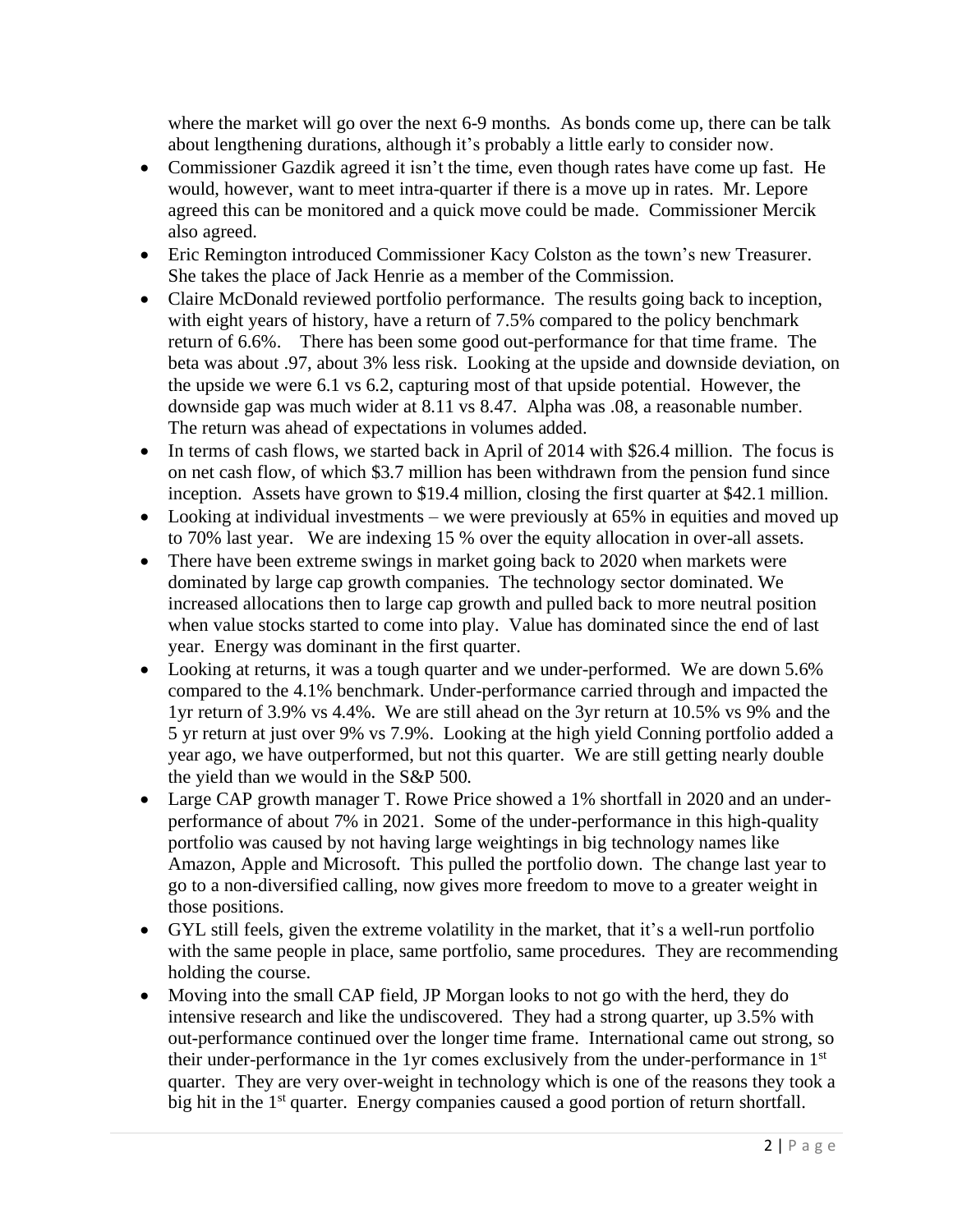- Fixed income manager Mesirow outperformed across the board. Mr. Lepore explained that although Mesirow was in the bottom of their peer group for the quarter, they are in the top 1% if we look back to inception. Asset allocation about a year ago by the committee, increased the equity exposure from 65% to 70% and reduced the fixed income exposure. The increase in the equity exposure came from the high-dividend Conning portfolio which returned 13%. GYL had issued an RFP to look at alternative fixed income managers earlier this year when Ryan Johnson left Mesirow, however they have since met with his replacement and are impressed. He has experience managing fixed income portfolios and has been successful in growing operations. One of founders is also still there. They recommend keeping them on a watch list and not changing the investment manager at this point.
- Commissioner Mercik asked GYL to address the graph showing the 30-32 years of data with the maximum draw down/low point in the market. Michael Lepore explained that for example, in 2020 in red shows the market was down 34% at its low point and in grey is how market finished the year. This shows that negative returns, even double digit, are not unusual. 32 of the past 42 years have turned out positive, the average drop during any one year has been 14%. The last time the market was down as much as it is this year was just in the  $4<sup>th</sup>$  quarter of 2018. The chart is meant to give perspective and emphasis the point that now is not the time to make any significant changes.
- Changes they are recommending include a decrease in large cap equity re-allocated to small cap, decrease in emerging market equity re-allocated to international developed markets as well as real estate and oil and gas limited partnerships and the addition of a quality tilt to the domestic equities in the large cap space through the vanguard personalized investing program (commonly known as direct indexing).
- Mr. Lepore explained a chart illustrating an 'efficient frontier,' a portfolio where we maximize return and minimize risk. Although everyone wants all return and no risk a rational investor would never choose all risk and no return. He then explained the modeled alternative portfolios with the current target policy at 70/30. Despite recent challenges that proved to be useful, they recommend sticking with the 70/30 as described.
- The more significant change they are recommending is in passive investment in the S&P 500. They recommend migrating that towards a large cap S&P 500 based index with a quality bias (companies with stronger balance sheets, more consistent earnings, and better debt to equity ratios). Those tend to out-perform when there is pressure on the markets, a rising rate environment or choppy markets. This can be done through an exchange traded fund or through direct indexing through Van Guard. The advantage to doing it through direct indexing is being able to customize the portfolio and being able to make adjustments. From cost standpoint it's a little more expensive than a traditional index fund but less costly than an active fund. Cost would be about 17 basis points (which is significantly more expensive than a traditional fund at 3 basis points) but is a bit more involved, more complicated to run. They believe that is reasonable from a cost standpoint.
- Commissioner Mercik asked about the US small equity year-to-date. Claire McDonald answered that through the end of April, small cap values was down 7.8%.
- Commissioner Gazdik asked GYL their thoughts about holding off rebalancing during all of this volatility or moving forward. Mr. Lepore answered that he thinks it's Ok to move forward because the changes are really at the margins (not significant), the one place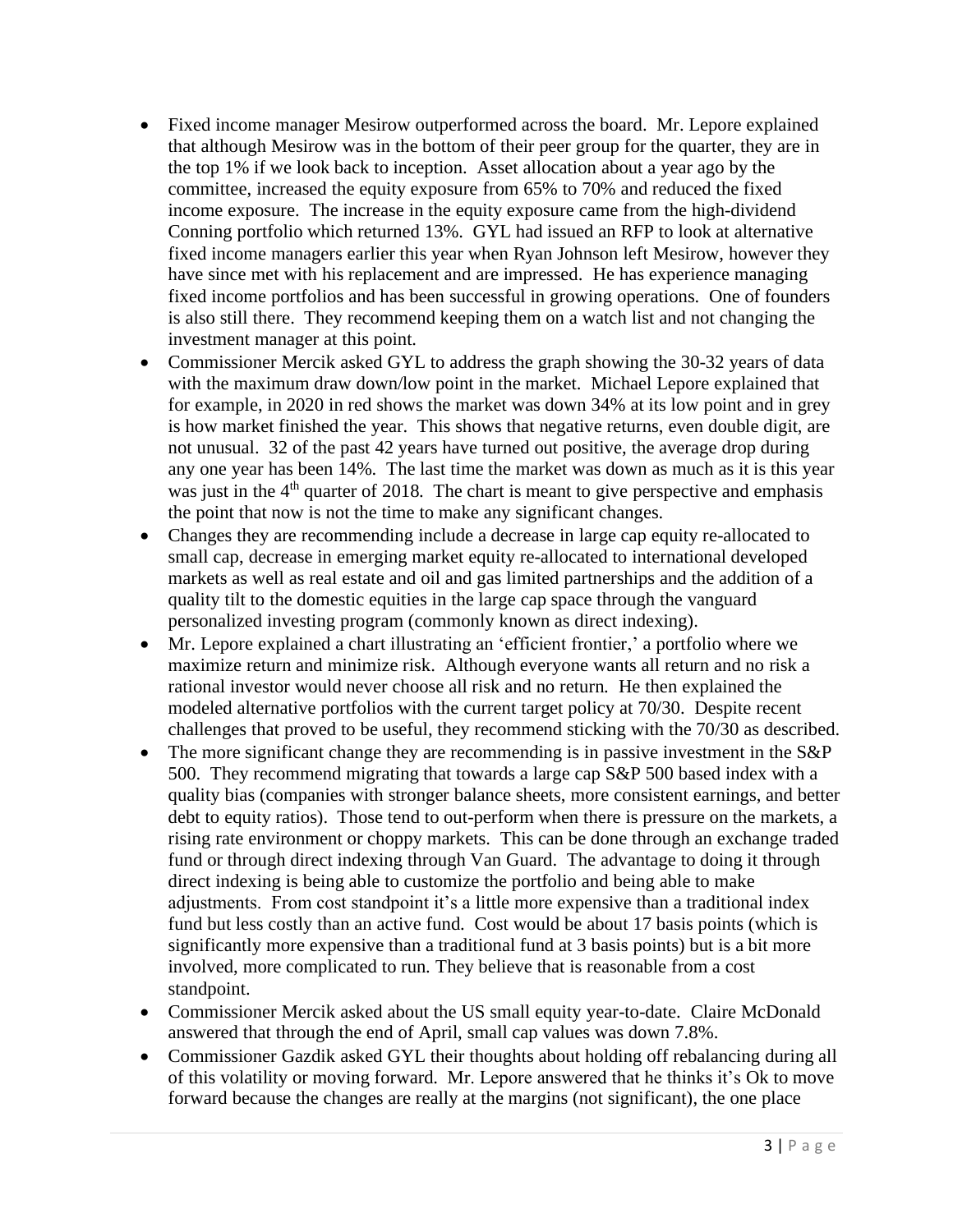where there is a change to strategy is a sleeve of the large cap and higher quality names tend to outperform historically.

- Mr. Remington asked for any information as where they are today vs the end of the  $1<sup>st</sup>$ quarter in March. The rebalance spreadsheet shows the market value is \$38.5 million from \$42.1. Mr. Lepore explained the value is correct, but the cash flow data is not accurate mid-month because the Empower data isn't updated daily.
- Committee discussed GYL's recommendations.
- **Commissioner Childs motioned and Commissioner Gazdik seconded to substitute the S&P 500 index with Vanguard personalized investing (direct index with a quality tilt). Vote: 5-0 in favor. Motion passed unanimously.**
- Mr. Remington asked if there was anything else they need to do as far as rebalancing. Mr. Lepore will send the committee the rebalance paperwork (for the entire portfolio) in the next few days.

# **Discuss timing of FY 22-23 pension contribution**

• Typically, the treasurer has waited to make sure tax receipts come in before making a pension contribution, leaving them very often at the August meeting without that contribution in the plan. Mr. Remington spoke with Treasurer Kacy Colston about doing it earlier, in July. That will put cash in the plan to pay benefits and would allow for a rebalancing discussion in August and for a better rate of return. No objection.

# **Old business**

- Mr. Remington shared that Human Resources Director Karin Ziemba emailed him the proposal for record keeping, as presented previously by Hooker and Holcomb. He will forward the proposal to the committee members for review.
- Commissioner Mercik asked about the valuation from the presentation given by Hooker and Holcomb a while back. Mr. Remington will follow-up.
- Commissioner Mercik asked about resurrecting a previous discussion about doing an audit. Mr. Remington will follow-up with First Selectman Moll and provide information at the next meeting in August. Commissioner Childs clarified the expense would be borne by the plan and expressed the importance of assessing the ramifications of the many recent retirements. Commissioner Mercik reminded committee members that they had spoken previously with Hooker & Holcomb about doing an experience study in conjunction with the audit if not included in the audit. He also suggested doing a full audit since one has never been done to confirm investment balances on the asset side, look at a sample of benefit payments to make sure they are done right and look at the underlying data to ensure it is correct. Commissioner Gazdik recommended the committee move faster than waiting until next meeting.

# **New Business**

• None